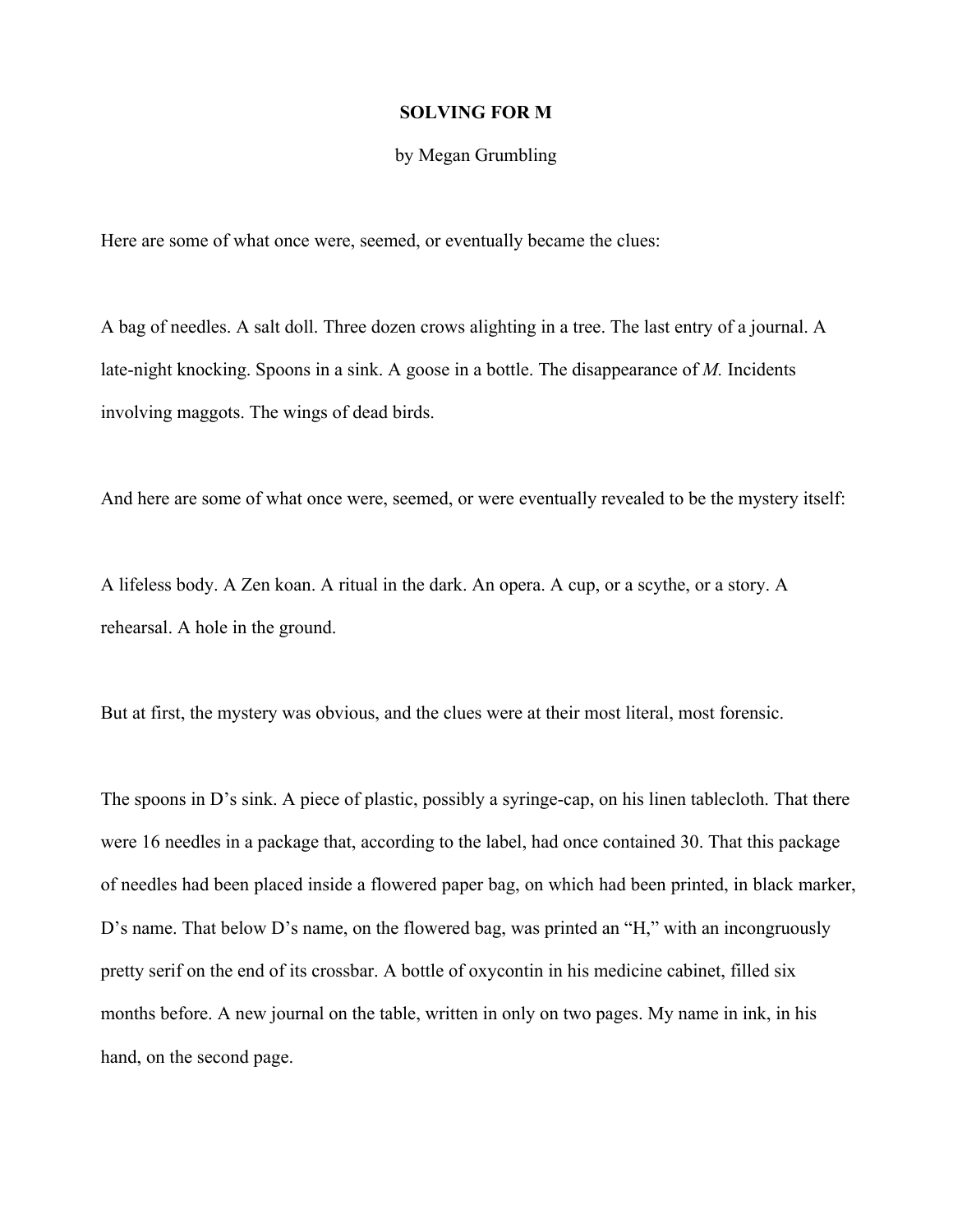I observed everything in a state of high vigilance. I scrutinized the place of, the day of, the days leading up to the death. Time-stamps, voicemail messages, emails, my own journal entries. I crossreferenced each with each. Over and over, I replayed what I knew and what I was finding as I investigated. There seemed to be something to deduce from all of it, something to solve. I had become a detective.

As the weeks went on, the clues I found myself scrutinizing became more oblique. The certain poems long dog-eared in his Wallace Stevens. His off-hand comment, a week before the death, about dragonflies. Whether a heron I passed in the marsh, as I biked to the beach with his ashes, was hunting or at rest. These were slant-clues. A sutra on form and emptiness. On his shelf, a shell placed on a leaf. A stone on a stone. These clues were less obvious than the earlier ones, the needles and the bottles. These clues were so much less obvious that I wasn't even sure what they were clues *to.*

What a detective solves is a mystery.

But the circumstances of the death were not mysterious. A man, a composer, a former addict, had been rejected by his lover and had gone home, put a needle in his arm, and was killed by its contents. I had seen him that morning, had told him what I told him, and had watched him leave my house. He was found four hours later, with the means of death perfectly visible beside him. What had killed him was in no way concealed or unknown. The cause of death. The motive. The culprit. Everything was exactly how it looked.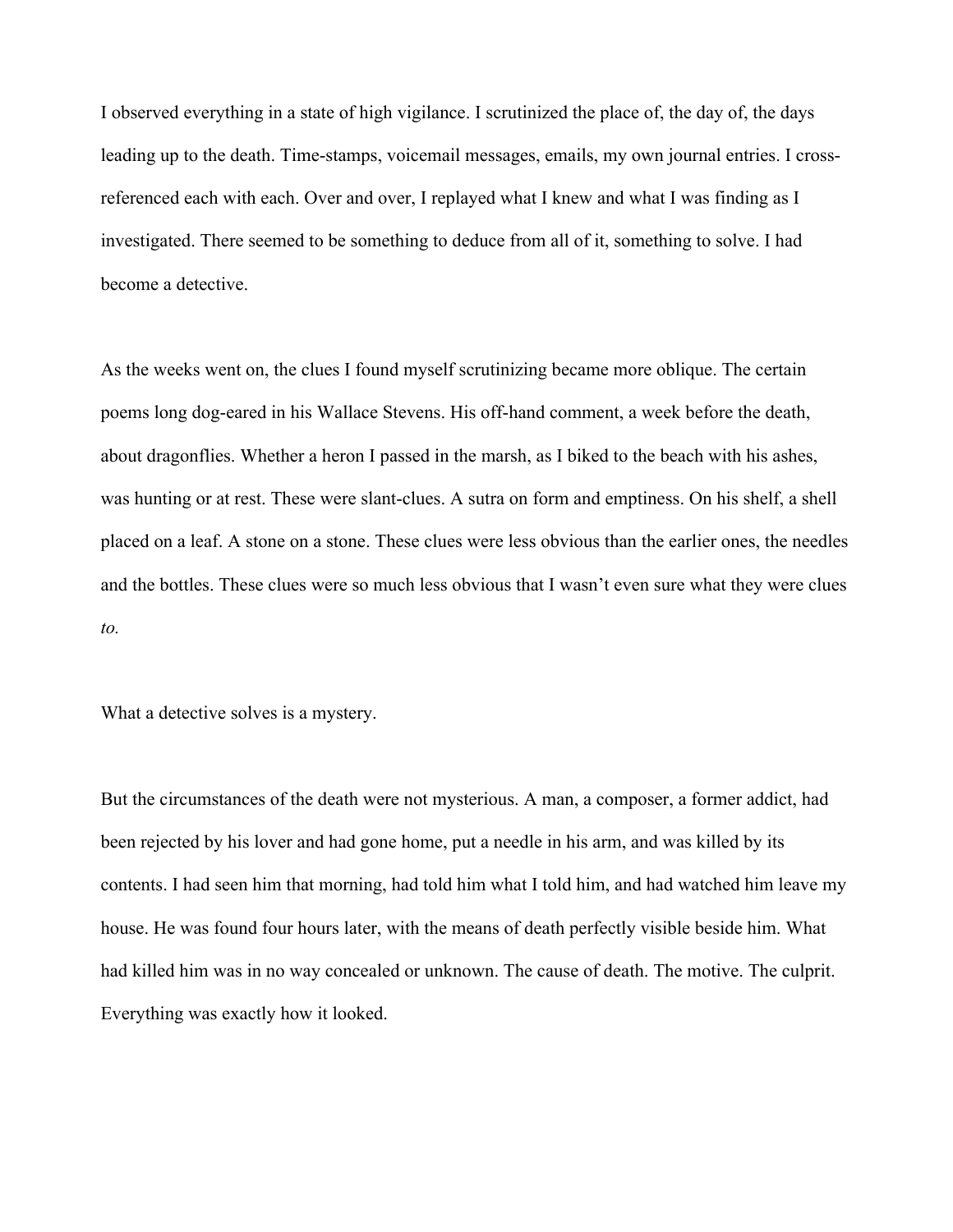And yet my vigilance continued. My observations, my investigation. His blue shirts and his green. Shells on leaves, stones on stones. If these were the clues, what was the mystery? In scrutinizing them so closely, what was it I thought I would solve?

Life and death, we intone, are the great mystery. *Love, the unsolved mystery,* a Kate Chopin narrator calls it. *It's a mystery to me,* we say. A god is said to work *in mysterious ways.* It all seems to mean *I don't understand it*. I might know it, but I don't understand it. Its workings are more complex than I can discern. *It mystifies me* means I am dazzled. Transported. With confusion, with dizziness. With a kind of awe.

Over a year has passed now; the anniversary of the death has come and gone. I am no longer that obsessive, desperate detective grasping at clues. On the other hand, I wonder if I am now simply a different kind of detective, in a different kind of mystery. And I wonder what else *mystery* might mean, what else it might mean to *solve* one.

 $\sim$ 

When I was a child, my parents watched the PBS series *Mystery!*, and my favorite part was the animated Edward Gorey intro sequence, with its iconic theme music, its violins riddling against crumbling gravestones – a kind of arch death tango. I remember black-and-white graveyards. Shovels, ravens, men in black. A pale, nearly translucent, nearly glowing woman, moaning and writhing on a crypt, waving a white handkerchief.

The cartoon transfixed me with a vaguely pleasant horror and a vaguely horrific pleasure, with the tiny sound and tickle of something writhing, like the maggots I once glimpsed, as a child, under the head of a dead white goose in the woods when I upturned it with a stick. I quickly let the goose's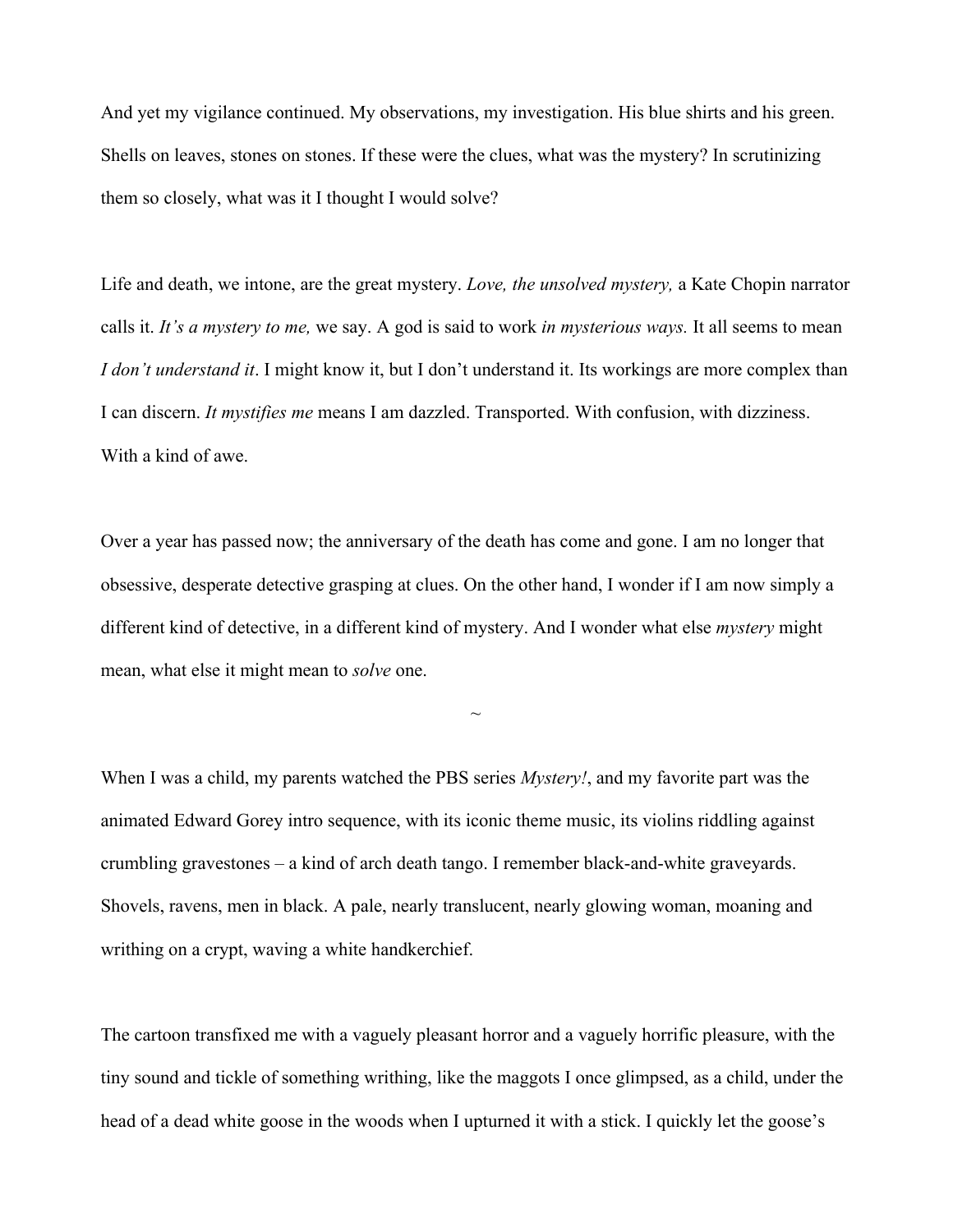head fall again, as if stung. I imagined the white worms still moving on the concealed side of the feathered head. And then I reached my stick out and upturned the maggots again. I imagined them moving even deeper in the eye socket, deeper in the larger vessel of the goose, in the places I couldn't see.

As with the goose, each time I watched the *Mystery!* animation, I was fascinated by both what I could and couldn't see – both by the men with the shovels and the moaning lady, and by what I didn't know of their intentions and secrets and insanities. In the woods, when I crept up on the dead goose and saw the maggots eating the eye from its socket, one part of my fascination was with the existential conditions that might lead any creature to the state of death: Woods fraught with predators; insidious men in black. The other part of my fascination was with what we can expect to happen *next*, after death: Pale maggots, a translucent yet impenetrable madness writhing on a crypt.

What do I know about mysteries? There is a death. A victim. An investigator and suspects. Clues and red herrings. Evidence hiding in plain sight. A motive. An accusation and a culprit. A solution.

 $\sim$ 

The classic murder mysteries, like those of Agatha Christie and Arthur Conan Doyle, tend to follow a limited range of forms and devices. "As a matter of fact," writes mystery maven Dorothy Sayers, "it is doubtful whether there are more than half a dozen deceptions in the mystery-monger's bag of tricks." She anatomizes what is widely considered the first modern murder mystery, Edgar Allen Poe's *Murders in the Rue Morgue*. In it, Poe tells the story of ingenious August Dupin, who, accompanied by his rather less ingenious companion, looks in on the scene of a double-murder and handily solves it. Sayers says this one story "constitutes in itself almost a complete manual of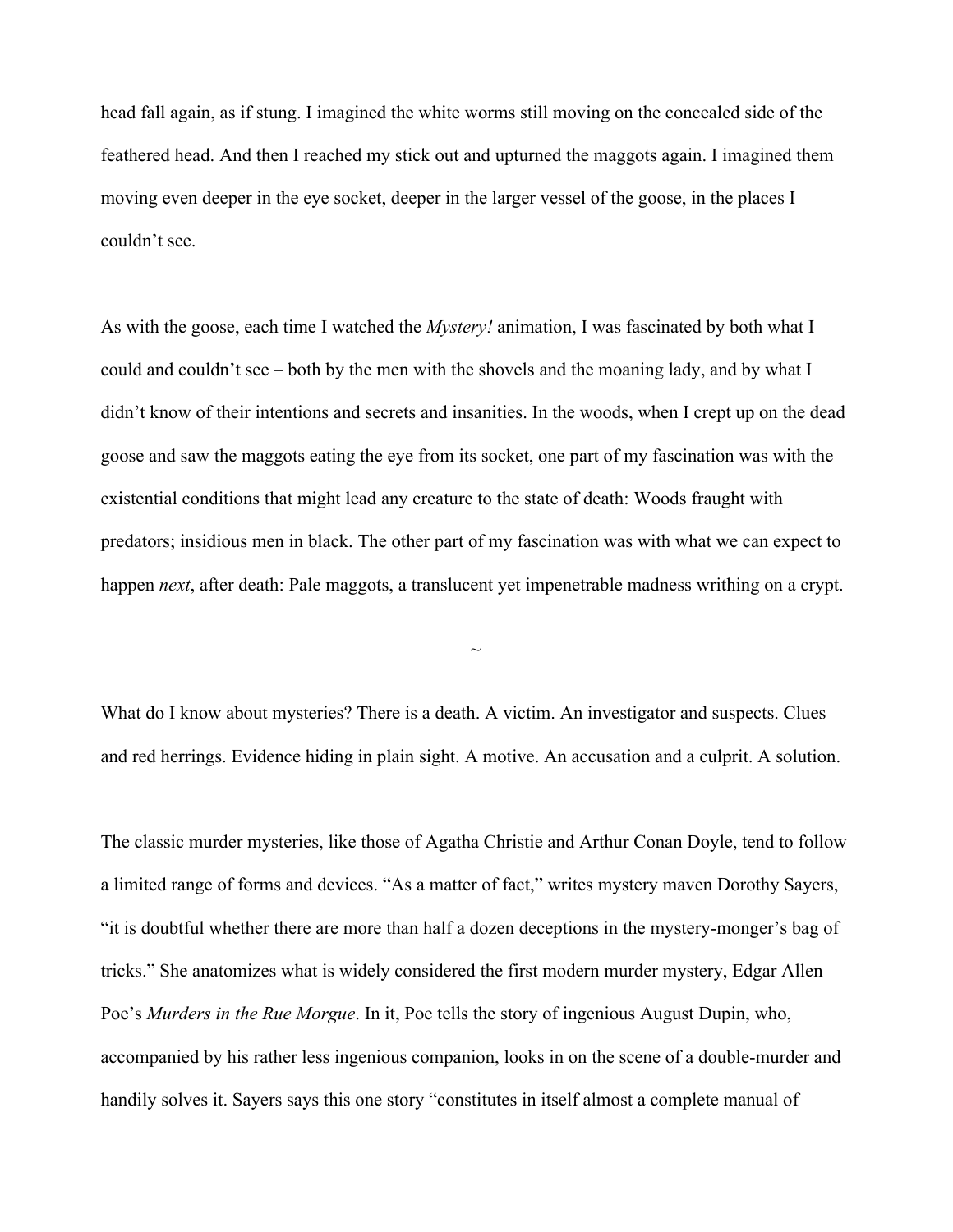detective theory and practice." The formulae it demonstrates include: The hermetically sealed room. The wrongly suspected man. The unexpected solution. And a detective's obsessiveness, which allows for deductions that the bumbling, limited police have missed.

The room I investigated was not hermetically sealed. It had already been disturbed – by the person who found D, by EMTs – before I went to his apartment building the next day and made my way down the dim hall. I stood outside his door for some time, long enough for the motion-sensor lights to flicker off completely, before I tried the key. The key failed once, twice, three times. And then it beeped, released the latch. I opened the door a crack. I pushed it open. I stepped inside.

## *No overt signs of death.*

This, from my notes on the scene.

*His bed was always an unmade disaster. But the comforter is on the far side of the room, by the drawing table; his pocket coins and tobacco are in a pile near the foot of the mattress. A huge rip in the sheet. Zen books. Empty wine magnums under the sink, a half empty glass on the sill.*

I knew the means of death had been taken away by the EMTs. None of the spoons in the sink were the means of death. These spoons were innocent, had only been used in his cereal, or his soup, or his tea. I studied them anyway, their wet sheen in the sink. I studied the little pile of coins and tobacco, the things that had been in his pockets. The books by the bed, AA books, books about Zen and music theory. I studied the waver in his handwriting in the journal. The golden gingko leaf on the bookshelf. The soft cotton of the blue shirt I'd seen him wearing a few hours before his death. The fabric's scent, tobacco and sweat and lavender. Still, the more time I spent in his room, the less of a crime scene it was becoming: minute by minute, my very presence altered the evidence, diffused the scents. I had only so much time to solve what needed to be solved, whatever that was.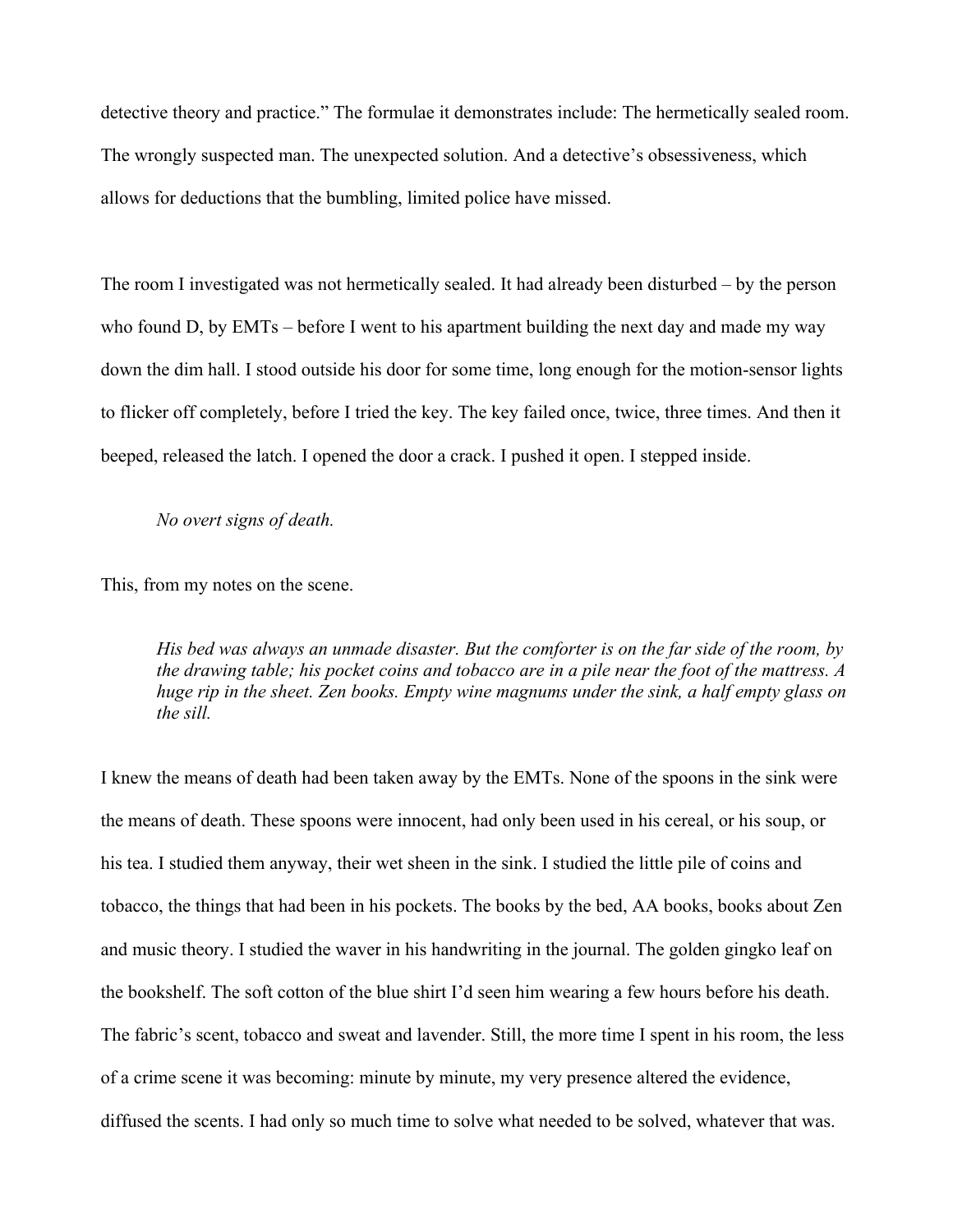All of this mystery was giving me déjà-vu. And that made sense, because mysteries had been a veritable gravity between D and me long before this new, more final mystery had presented itself. The very word "mystery" had been often in our mouths when we were together, and we had, together, put the word "mystery" into the mouths of other people.

Our mystery was our final opera. Staged just two months before his death, with D's music and my words, ours was an opera about a particular kind of mystery. The opera presented a sequel to the myth of Persephone, set in the age of climate change. In its near-future world – the "Late Anthropocene" – Persephone no longer spends three solid months in the underworld, as the Queen of Death, and the rest aboveground, as the Goddess of Spring. Now, Persephone comes and goes erratically, takes a human lover, drinks too much. Meanwhile, ice caps rot; storms surge; ticks, green crabs, and dead zones multiply.

In the original myth, while Persephone is underground in the world of death, her mother Demeter searches and grieves. Then, disguised as an old woman, Demeter receives solace from a mortal family, and it's then that she reveals herself and gives to humans her "mysteries." Despite loving Persephone when I was a child, it was not until the opera that I learned about these mysteries. In my somewhat cursory research, I learned that the mysteries Demeter gave to humans are a kind of ritual, and that the ancient Greeks practiced them – practiced many different ritualized mysteries – for thousands of years. The particular mystery of Demeter and Persephone was practiced in Eleusis, near Thebes, and thus these mysteries are referred to as the Eleusinian Mysteries. They recreate, in three stages, the main action of the Persephone myth: Descent, when Persephone goes underground; Search, when Demeter seeks and grieves; and Ascent, when Persephone, having struck her deal

 $\sim$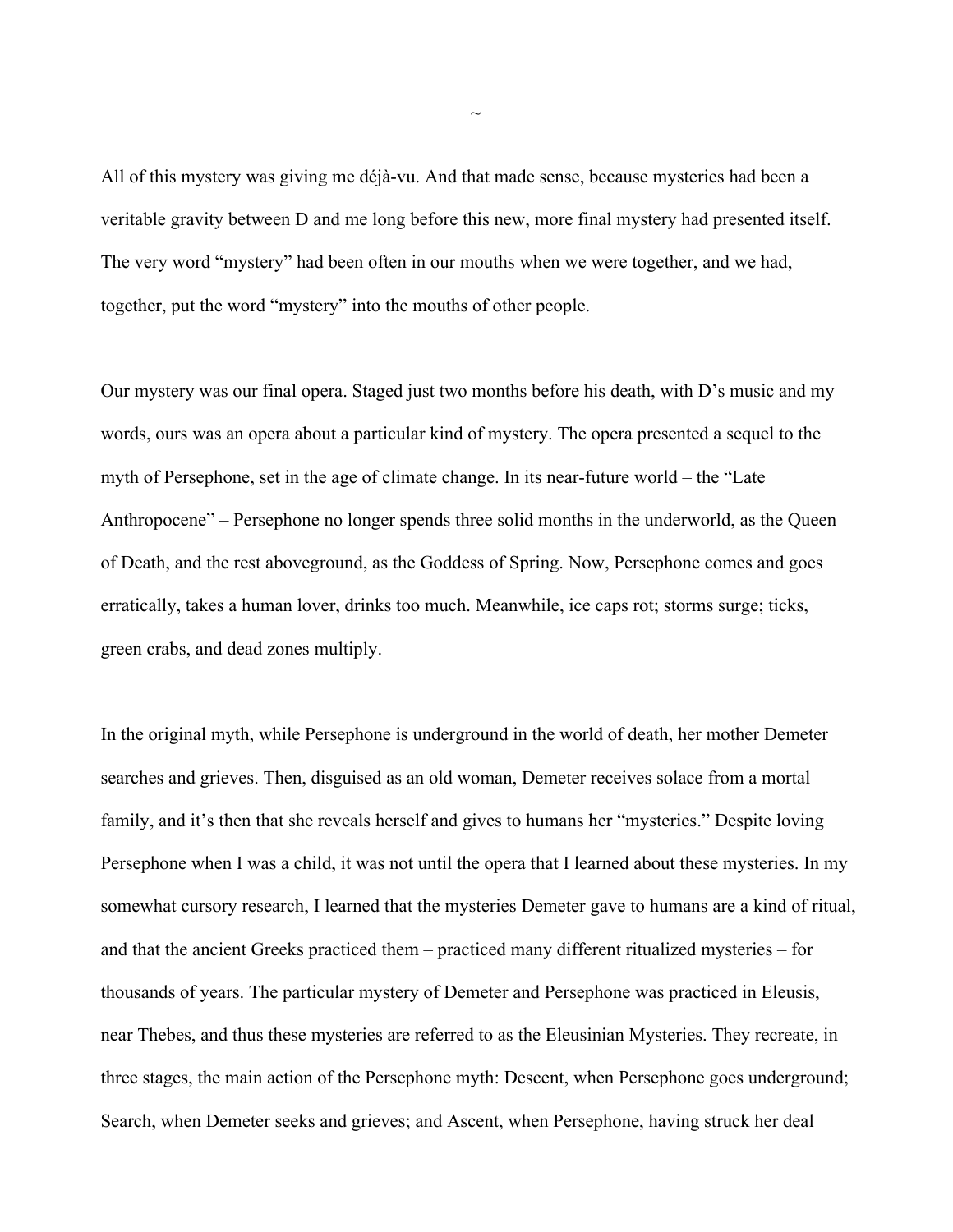with death, returns. At some point in the ritual, a hallucinatory grog is drunk. Near the end, someone speaks the words *Rain and Conceive!* The phases of this ancient mystery – Descent, Search, and Ascent – became the basis for the three movements of our opera.

The precise nature of a mystery can itself be mysterious, and Demeter, in our opera, is constantly trying to help us understand. In the first movement, she tells us about how she gave mysteries to humans, and about what mysteries were and are, weren't and aren't. *Mysteries?* she says, as if someone in the audience has asked her to explain.

*Let's say they were a story. Or a cup. Let's say they were some part mirror, some part scythe.*

But now, in the late Anthropocene, Demeter laments, people have lost the practice, have developed *a taste for more than mysteries.* They have also lost the very sense of the ancient word: *Mysteries?* she says.

*Mysteries are misunderstood now. A mystery isn't an unknown. You are growing one right now in your throat.*

What is a mystery? According to the opera, our opera, a mystery is both a tale and a vessel. Part reflection and part blade. Not an unknown. Something growing, in my own body, at this very moment. Something alive.

That was me who wrote all that, those gnomic answers to the question. What do they actually mean? I don't think I was sure even as I wrote it. In fact, *mirror, cup,* and *scythe,* as answers, actually deepened what I *didn't* understand about mysteries. I have now, since the death, re-read our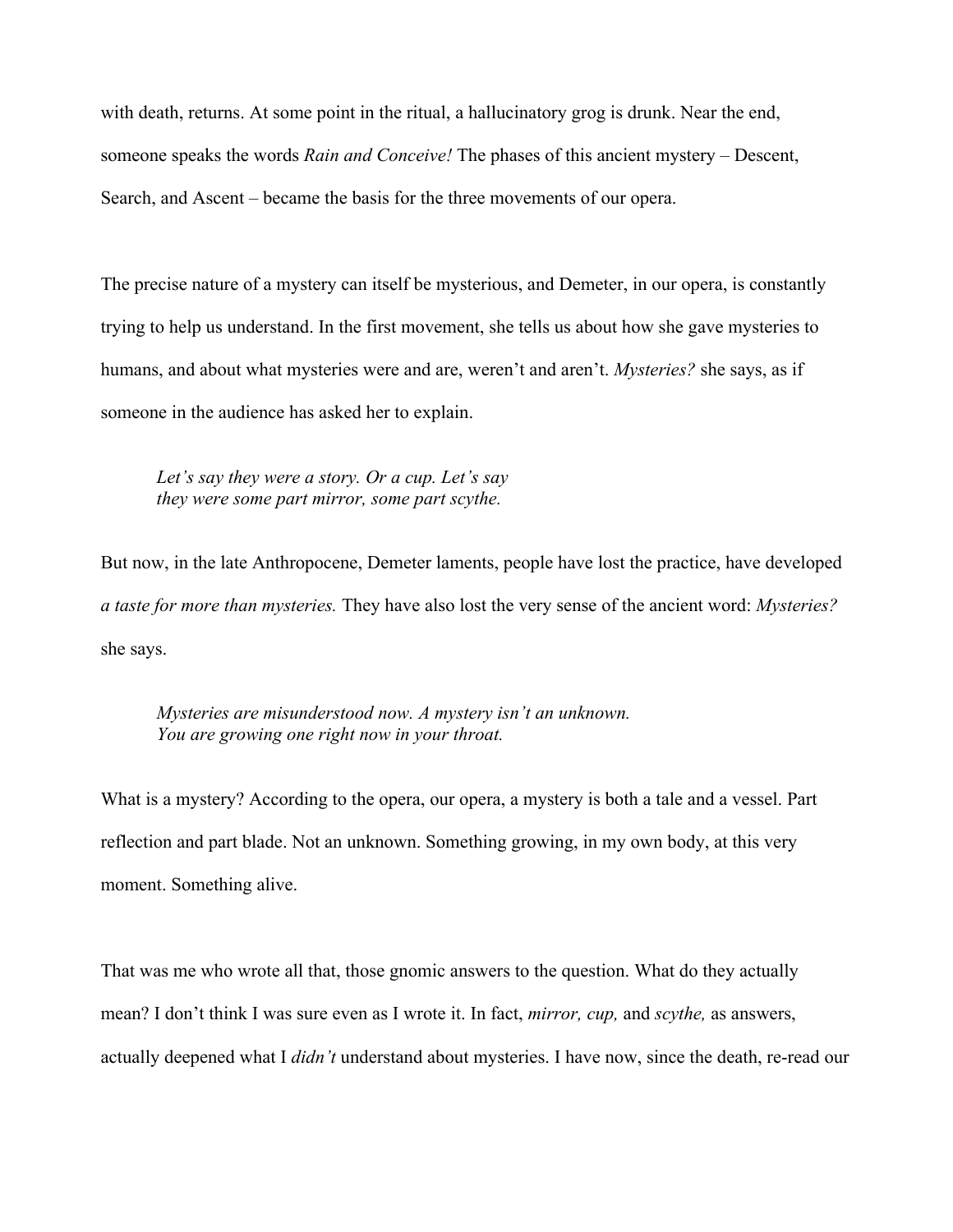opera many times. What is a mystery? *Part mirror, part scythe.* Yes, I think now, not understanding, but knowing. *A cup.* Yes. Of course.

A friend's husband who is a classics scholar tells me that the word "mystery" comes from the verb *muo*, "I close," referring often to the eyes, but sometimes to wounds. Later, *muo* evolved into *mueo*, or "to be initiated into the *musteria*," later the *mysteria* – the mysteries – as practiced by the order of Eleusis and others.

 $\sim$ 

The person who walks through the ancient Greek mysteries is called not a detective, but a *mystes*, an initiate. In the ritual, the *mystes* is cleansed, then blind-folded. He goes into the dark, or perhaps an underground room. And then he sees a vision.

What actually happened when the *mystes* went into the dark? These Eleusinian rites were not recorded, and in fact were kept secret, but we can speculate. My scholar friend imagines that the *mystes* experienced "some raw and physical moment, a flash from a box, a boom from a drum, I don't think anyone knows." He says, of the crucial moment of the ritual, "The mystery at that moment was unveiled – light and dark were one." As my friend sees it, this ritual was devoted to "unmasking the 'mystery' of the eternal continuity between life and its umbilically rooted association with darkness."

*Umbilically rooted.* "I think of the mysteries as underground," my friend continues. "Deep and rich in a meaning that is below the surface, not abstract like an archetype, dark until the door or box opens with a flash of insight." So the mysteries are not abstract, just hidden, dim, capable of being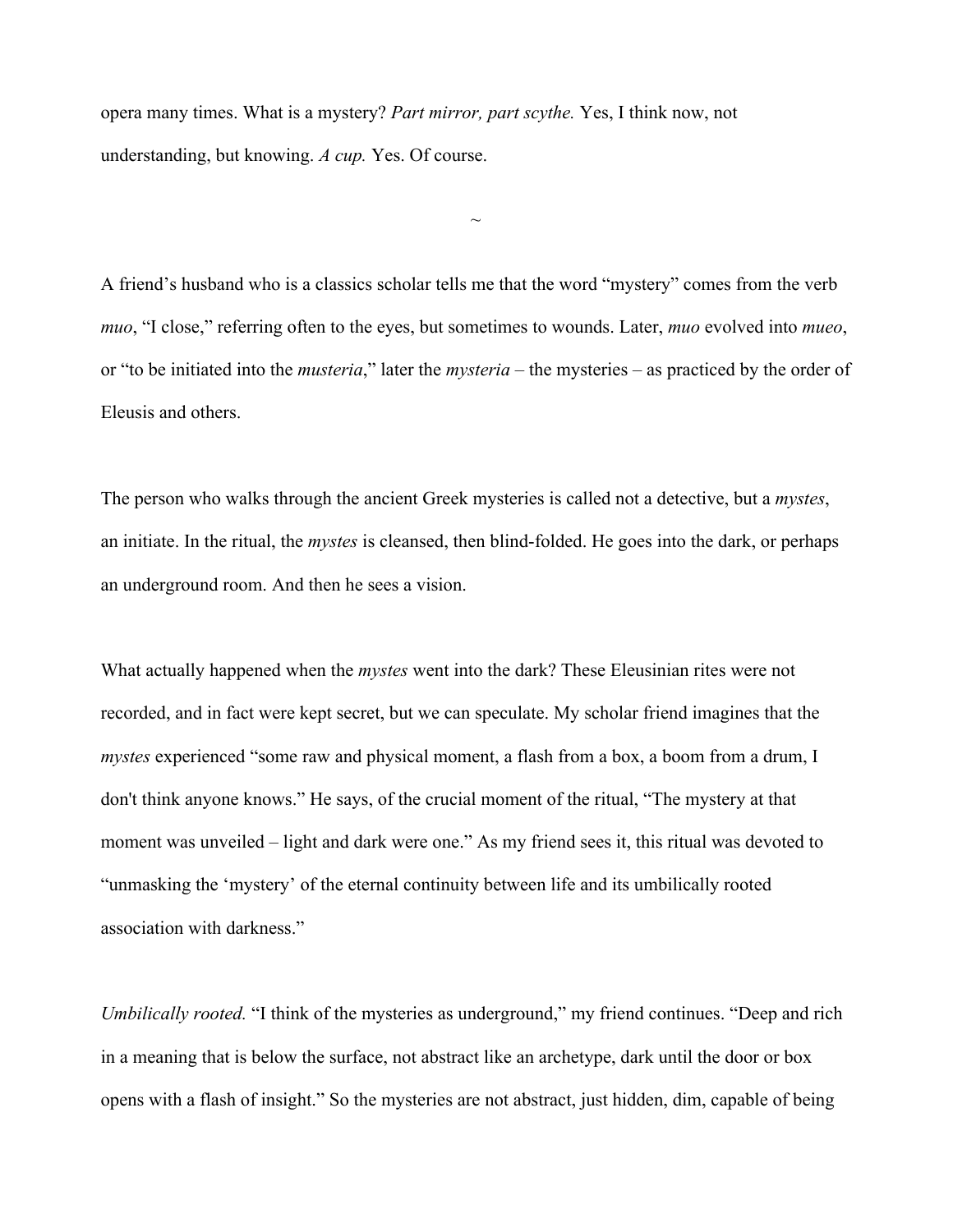opened, unmasked, lit. They are tangible, graspable in hand – *mirror, cup, scythe* – just unlit, underground. Perhaps right under our feet. To enact a mystery is to intentionally go into the dark, to perform there a certain sequence of acts, and to then re-emerge literally enlightened, somehow changed.

 $\sim$ 

What happens between the beginning and the end of a mystery? The action of a murder mystery, according to literary critic Carl Malmgren, is a quest not only forward but backward in time, in order to right and redeem what a protagonist cannot undo. The focus is on *before* rather than *after*, Malmgren says, relative to two key points on the timeline: he calls the moment of the murder the *terminus ab quo*, or "zero-time"; the moment at which the solution is deduced is called the *terminus ad quem*. "It is finally the past, the time before zero-time, that matters," says Malmgren. "Return to zero-time marks the restoration of the equilibrium that the originary crime had so drastically disrupted." The mystery's plotline begins after the *terminus ab quo*, and though the action proceeds forward, that action is "moving forward in order to move back," in the formulation of critic Dennis Porter. Parallel with the investigation's plotline toward the *terminus ad quem* is the plotline of events that led up to zero-time, the revelation of which comprises the solution. Or, as Malmgren puts it, the solution "rehearses the series of events which culminated in the crime which occurred at zero-time."

*Rehearses.* As if the solving is like the practice for a performance, for a play. For an opera.

## *Every opera is a rehearsal for grief*.

That's something I wrote very shortly after zero-time. I had been revisiting our own opera, which is itself about grief – grief over climate change, over environmental catastrophe. Re-reading the last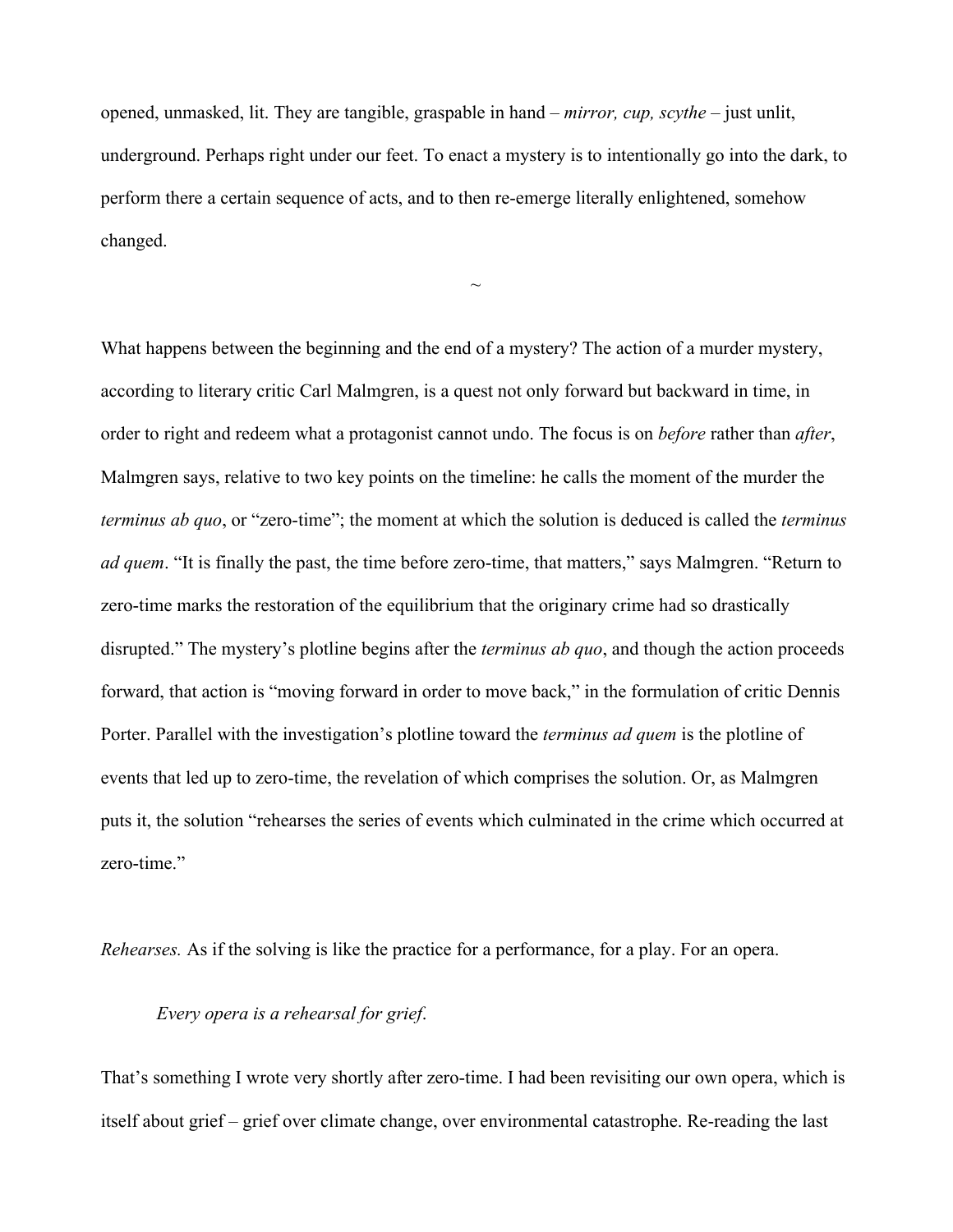pieces of the libretto, I was stunned to read poems of such solace that they might have been written expressly for my new mourning self. As if I had been rehearsing for myself, in advance, both the grief and the solace. *What happens,* Demeter concedes, *is grief shrinks the stomach.* Then: *But*, she continues,

*finally grief is just one more hole*

*in the ground. And what do you do*

*with the hole?*

Not all of the world's mysteries involve looking down into the ground and the dirt and the dark. In an anthology called *The Mysteries*, edited by Joseph Campbell, scholar C. Kerényi contrasts the ancient Greek mysteries with those of Christianity and our more modern sense of "mysticism": These later mysteries, he says, were concerned with, in the words of post-ancient mystic Plotinus, "the flight of the one to the one." Or, in Kerényi's words, the later mysteries enabled "man's exit from the world in which he as an individual is 'alone,' to achieve union of his whole being with the universal 'One.'" Kerényi's point of contrast is that in this post-ancient formulation, what is divine and sought is "*outside* the diversity of our natural existence"; that is, it is "supernatural," and thus an attempt to free man from natural bounds. The ancient mysteries, in contrast, like those of Eleusis, were about humans in and as nature, going into its darks as if going into themselves.

 $\sim$ 

Exactly what transpired in those darks is unknown. Yet despite the common understanding that these rites were forcibly kept under wraps, Kerényi warns that "'secret' must not necessarily be taken to mean 'mystery.'" He prefers the sense of the word proposed by scholar Romano Guardini,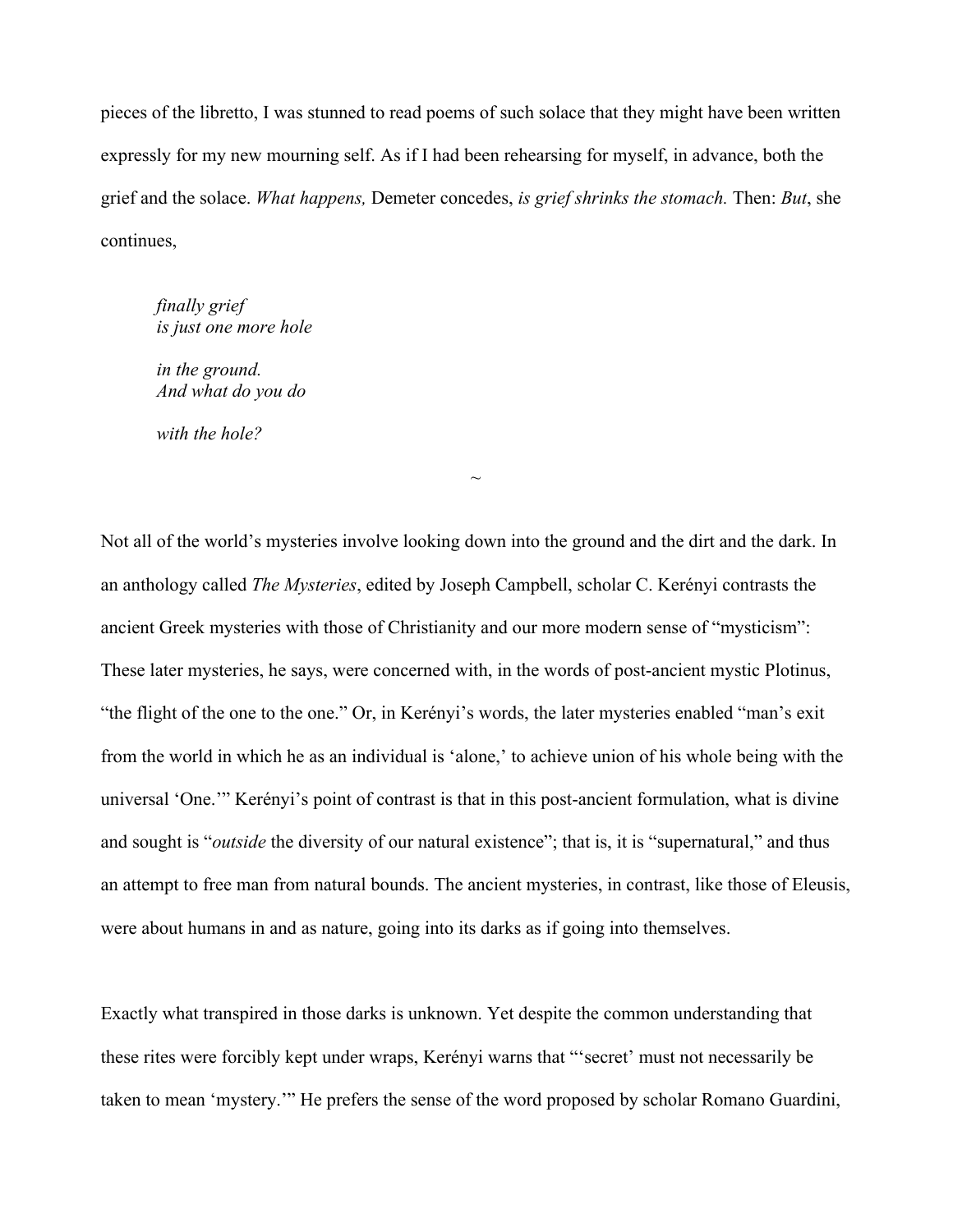"who defined a genuine mystery as one that is experienced, venerated, lived – in other words, is not kept especially secret – and yet remains forever a mystery." That is, the experience itself of the unveiling, of going into the dark or the underground in order to see a revelation, might be more of the point than the guarding of a secret. For the Greeks, Kerényi says, this secrecy was incidental, not intentional; the nature of the ritual was "a sacred open secret." It was surely known by many, he says, but nevertheless remained "unutterable." In that unutterableness, Kerényi says, the mystery had the quality of the *arreton*, the inexpressible, or the "ineffable: a true mystery."

 $\sim$ 

As a child growing up in the woods of in southern Maine, one true mystery that occupied me was a hole in the backyard. It had been there for a long time, but it wasn't a "natural" hole, I was sure. It had clearly been dug for a purpose. The hole was not particularly big, perhaps five feet in diameter, three feet deep. But to my child's mind, it was a hole of proportional significance. A young pagan, I tripped through the woods imagining that the hole had once been a place of ancient rites, worship, sacrifice. By whom? I was vague on that point. Maybe Druids. What precisely might have transpired there I couldn't know, and the unknowability inspired that same horrified pleasure and pleasurable horror, attraction and repulsion. I remember looking at the hole from the safety of some feet, circling the perimeter of the lip. I remember venturing a first foot over the edge, planting it warily on layers of disintegrating leaf-fall the color of old pennies. And I remember finally standing at the bottom of it, feeling myself at its depth, inside this remnant of something greater and stranger than what I could see. Standing in the place where something greater and strange had happened, I felt awe, curiosity, and horror. And I felt that by standing there, I was somehow standing in many moments at once across time, including moments in which the Druids moved, performing their rites. These out-of-time moments seemed to exist as if behind a screen, but close by; it seemed that they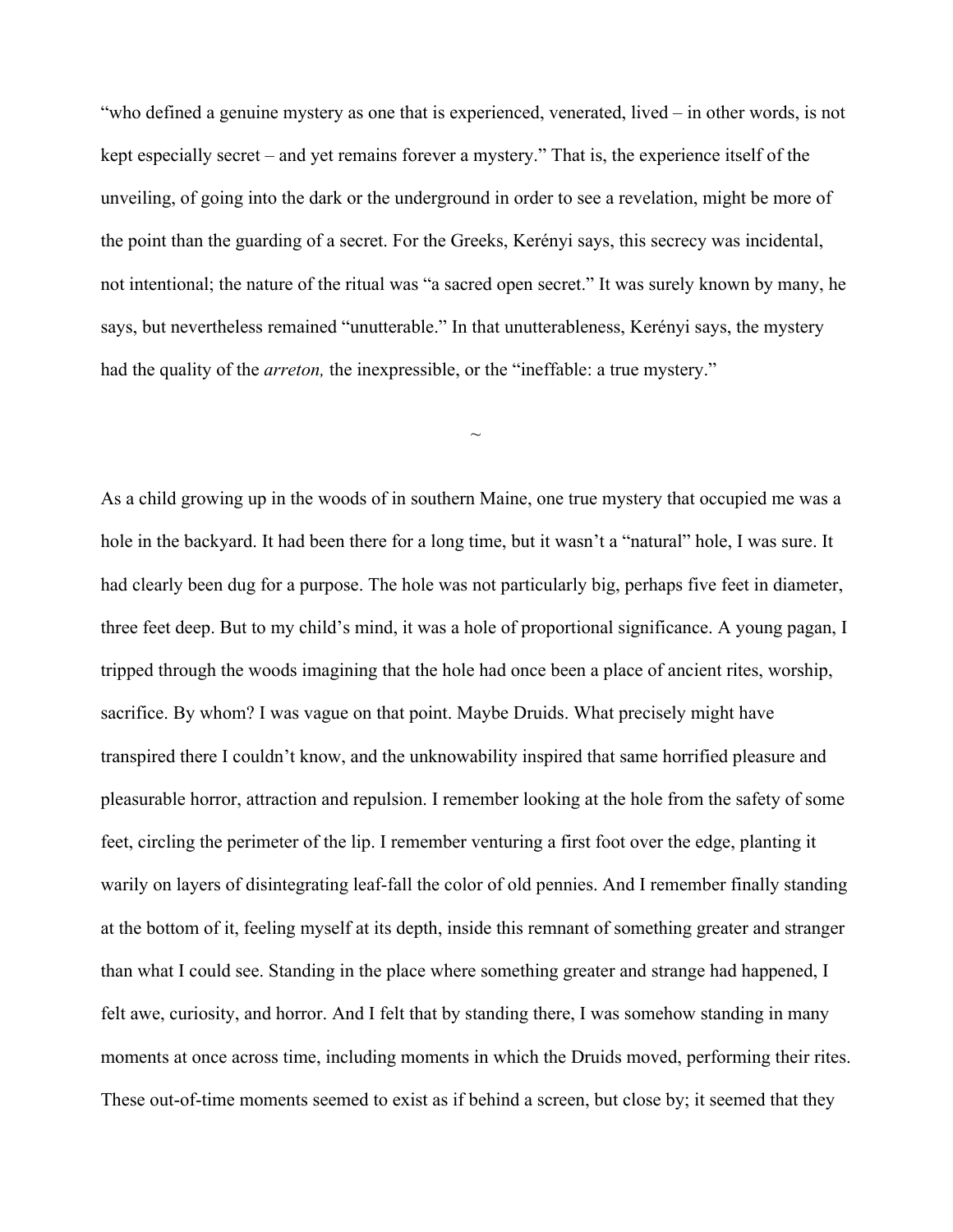might be visible if I only turned my head quickly enough. I sensed muffled, blurry motion and sound, voices, bodies in motion, some strong miasma of feeling or awe. I both did and didn't want to know more, but for a short time, standing in the center of the hole, I was nevertheless part of whatever it was I did not know. I was part of their mystery. I *was* the mystery.

Twenty years later, I learned the actual culprit of the backyard mystery hole: our old codger of a neighbor Booker, a woodsman, tree warden, and general iconoclast. It turned out Booker had a love of fine trees, and a habit of digging them up from one place to give as gifts, to friends and neighbors, somewhere else. It was birches, particularly, that he chose for this ritual – white birches, the straightest ones.

I imagine Booker alighting on a straight white tree in what was to become my backyard, how the light caught its white, and how he went to his truck and came back with a shovel. I imagine his blade going into the ground, deepening a ring around the straight white tree, severing the roots, the cuts in the earth finally meeting underground, till he could lift the tree on the spade, wrap it in burlap, and take it away in the bed of his truck. And I imagine him lifting it again, bringing it to a neighbor's front porch, and ringing the bell, waiting for the door to open and for the face to see the tree. Waiting for the sudden lights of surprise – birch, laughter – to catch and open that face. The birch would be watching too, with the soft, charcoaled eyes along its trunk, where the boughs it lost had left slightly parted lids, where the wounds had healed dark against the white, had left behind eyes. And then, as I imagine it, his spade would again slip into the ground, clear a new hollow place in the neighbor's yard for the root ball and the straight white trunk that grew from it.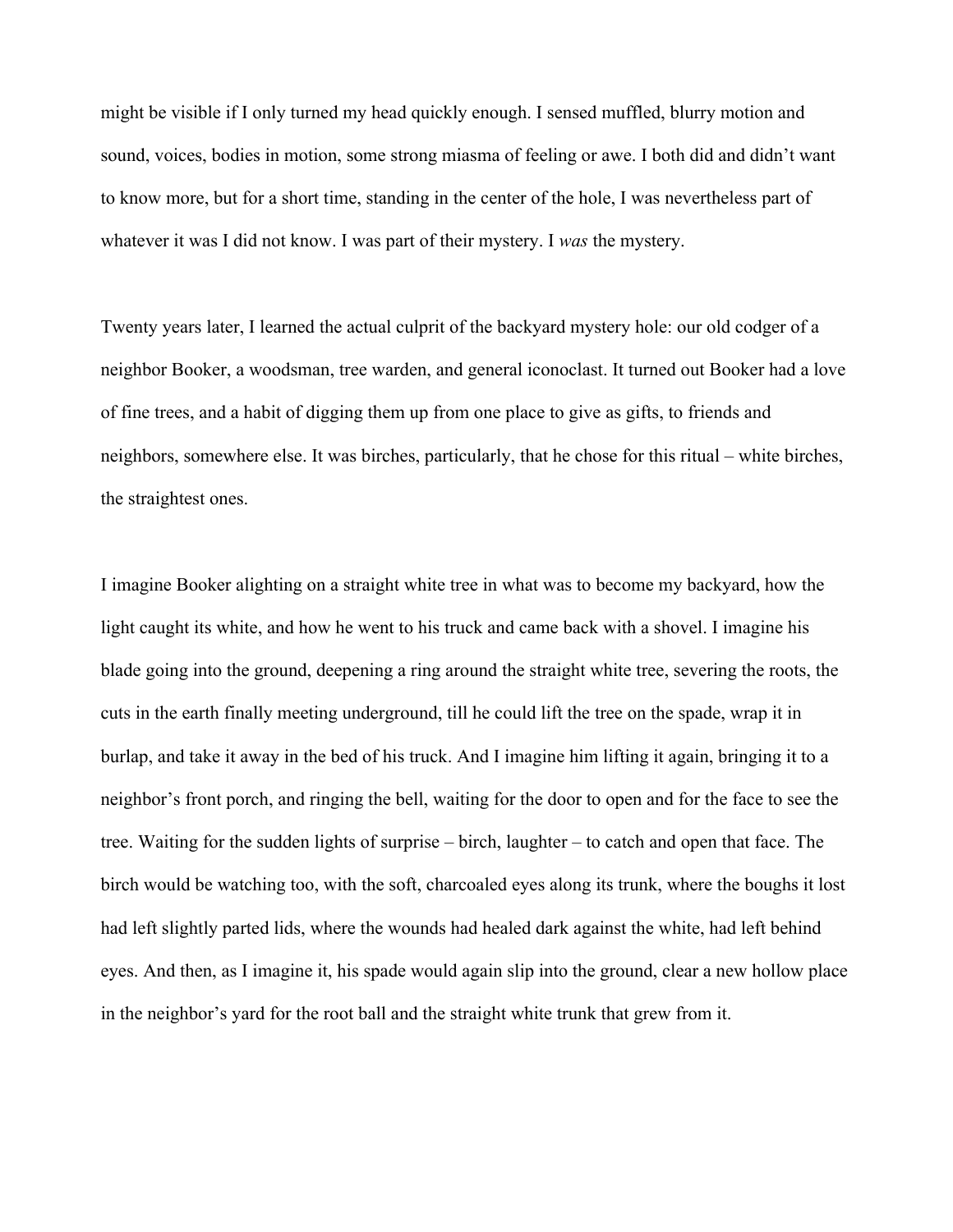Now, when I see that hole behind my parents' house, I think of the birch that once stood there. And so the mystery of the hole has changed. You could say that the mystery has been solved, that I now have the answer to the questions of who made the hole, and why, and how. But the case doesn't feel so open-and-shut. In a way, in fact, I feel as if the mystery has grown. Because now Booker's digging has joined, not supplanted, my blurry sense of the motion and feeling in the hole's secret history, in my sense of a rite performed there. Because it turns out that when, as a kid, I imagined strong feeling and motion, imagined a sacred ritual, I was right.

The mystery of the birch seems to mean a certain kind of love and social grace. What is it exactly that was given, exchanged, felt, enacted? It is certainly more than a birch. I could try to identify it as praise, love, appreciation, but it is more than those things. Booker's solitary eye caught by the white, his careful spade ringing the roots and lifting the life away intact. The exchange, the light caught, the new hole dug in new ground. There is more in it than spade, birch, and hole. It is difficult to express. It is ineffable.

 $\sim$ 

Through the days and then the weeks after zero-time, a certain page kept falling off my fridge. All the windows in my apartment were open, and it was like a storm sometimes in the kitchen, a warm chaos of gusts that felt like some wild creature's will. Again and again, in the warm July winds, this page was swept from its magnet. Again and again I picked it up, read it once more, and stuck it back up. And so it became a clue. The page was a lesson from a Buddhist class that D had taken on something called "The Heart Sutra: The Womb of the Buddha." D had given this page to me one day as I served us tea.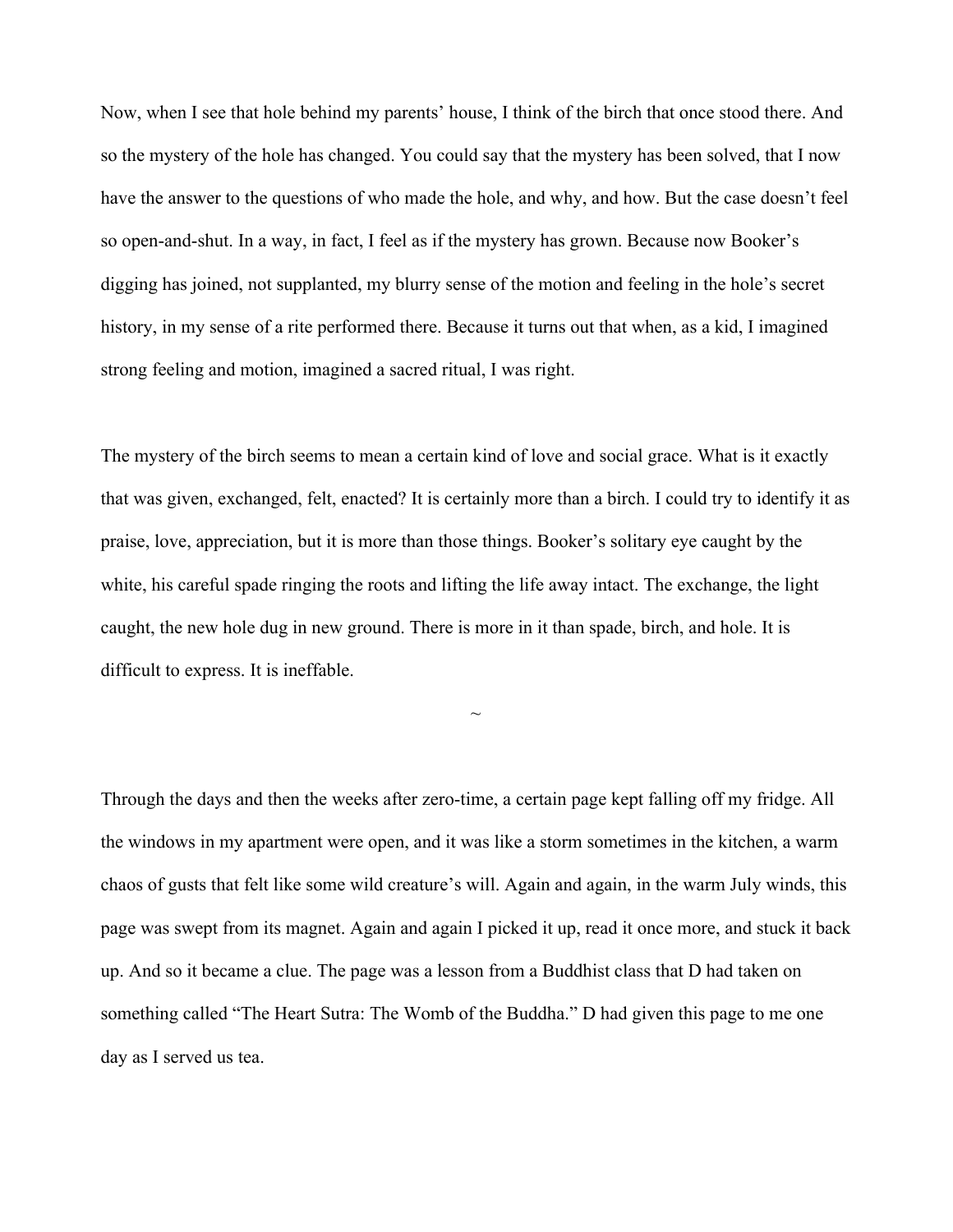The lesson is titled "I 7: "Emptiness Is Not Separate From Form, Form Is Not Separate From Emptiness." Or, as someone named Hakuin phrased it: "Form is Emptiness, Emptiness is Form." Or, as someone or something abbreviated as GTZ put it: "Form itself is emptiness, emptiness itself form." The lesson proceeds to list six elaborations on the concept.

Number 1 reads: "There are no conditions under which form is different from emptiness or emptiness is different from form."

*Really?* is what I remember thinking when D gave it to me. *So this teacup isn't a form? If I throw it on the floor, a form doesn't get broken into shards?* 

I'm sometimes a little too fond of the tangible, maybe, the cold stolen plums in the hand and all that, and a part of me often resisted what I considered the lofty vagueness of some of D's Buddha stuff. Still, I tried to read the page and its paradoxes, its huts and mirrors and skinbags, tried to listen to D explain how form is emptiness and emptiness form, without raising an eyebrow – because, as with many other things, trying to understand form and emptiness was also trying to understand him, a person I loved. Finally, I filed the page on the fridge for some future time when I would sit down and really try to understand it.

Later, after zero-time, with my windows open to the warm, windy late July and then the hot, blustery August, once form-and-emptiness had become a clue, I found myself reading the lesson harder each time it flew across the kitchen and skimmed the floorboards. The stakes of understanding the lesson had soared, especially because its significance as a clue now seemed to have become less forensic than oracular – it seemed an insight not into what had happened to D and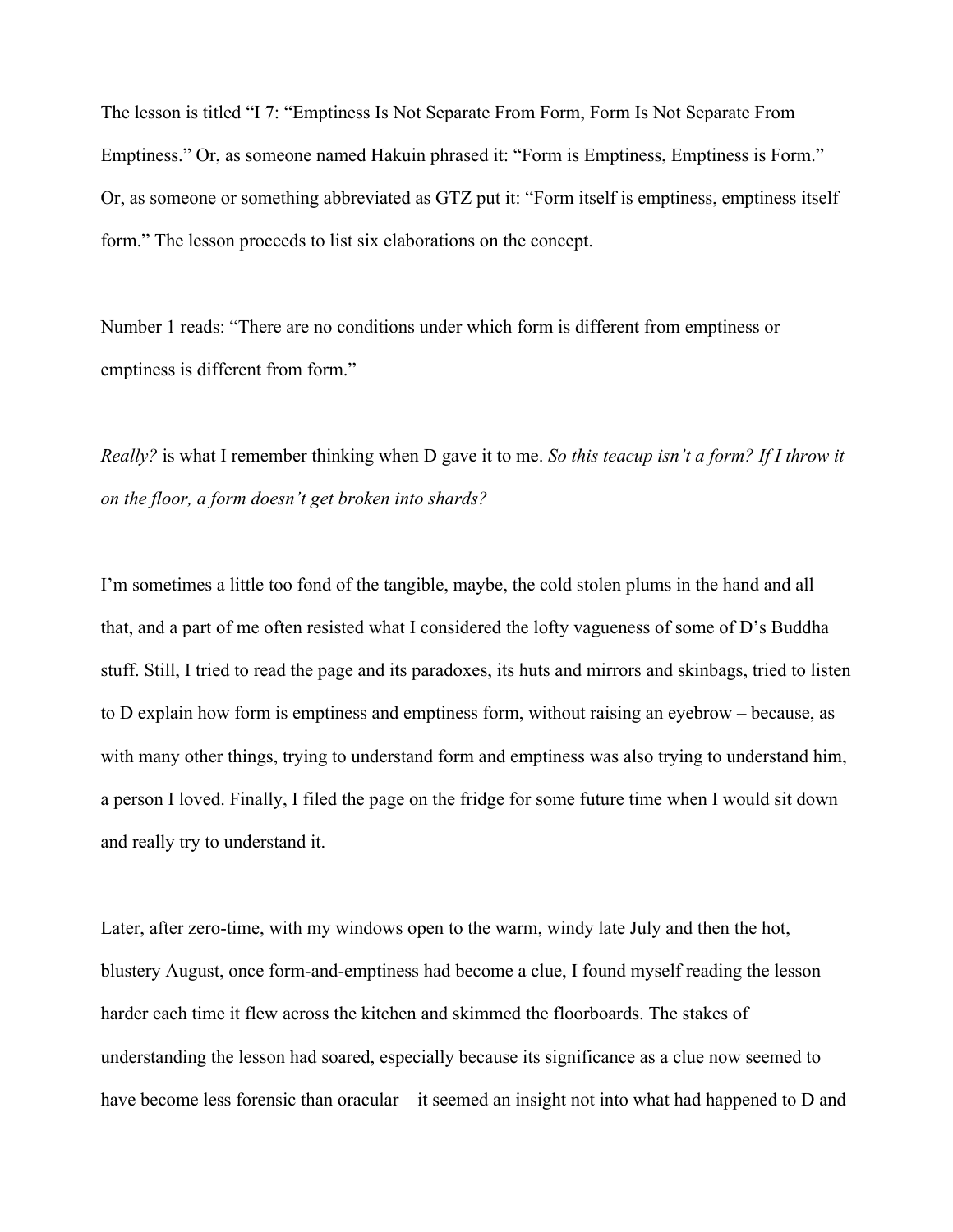how, but into the fact that it *had been going* to happen. And, even more importantly, it seemed a clue into what was to be done now that it had. The page on form and emptiness now seemed to have been placed in my hands specifically for this aftermath of zero-time. Like a seed or a breadcrumb. Like a clue in advance.

In number 2, Shitou says: "Thousands of words, myriad interpretations are only to free you from obstructions. If you want to know the undying person in the hut, don't separate from this skin bag here and now." That seems to mean, stay in the body. Don't get caught up in abstractions or explanations. Embrace mortality. Clear enough. In number 3, Te-ch'ing says: "The statement 'form is not emptiness' destroys the ordinary person's view of permanence. This is because ordinary people think that only their material body is real." And sure – I do, lately, consider my views of permanence more or less destroyed.

Then, in number 4, Te-ch'ing says:

*….The true emptiness of prajna is like a huge round mirror, and every illusory form is like an image in the mirror. Once you know that images don't exist apart from the mirror, you know that 'emptiness is not separate from form.'*

And here is where I start to lose my grip on the concept. Because in this analogy, what is casting the reflection? Aren't there actual forms out there creating reflections in this mirror? My hand would slide right off a stone or a cup or a person's hand if I tried to hold it in the mirror, but if I turn around, isn't there a form casting that reflection that I *could* hold?

There are surely all manner of things this lesson could help me solve – about D, about desire, about how any living person can be there, alive and complicated and potent, and then not be there. But I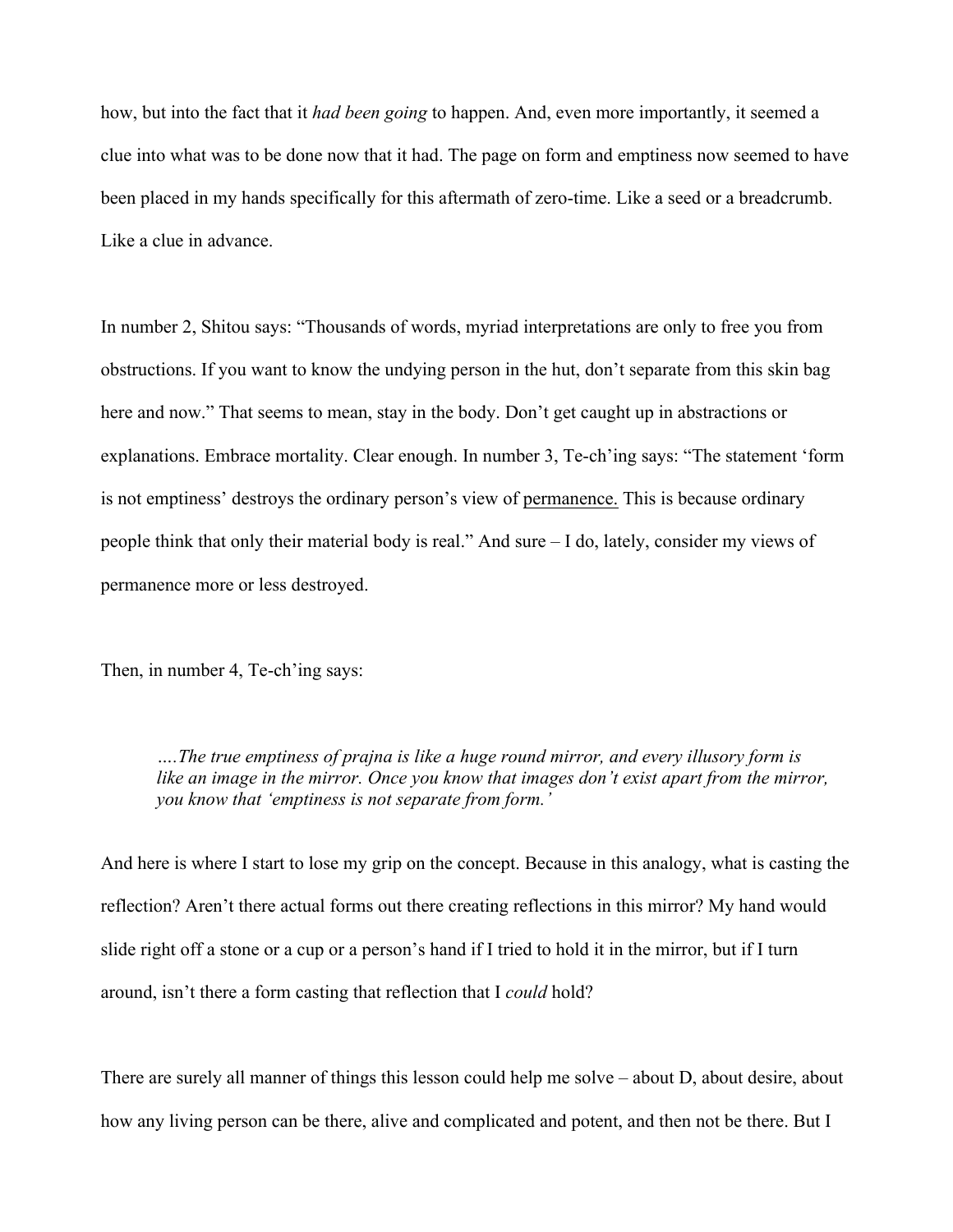can't figure the goddamn thing out. It still makes my head hurt, every time I take it down, read the words, and strain my brain to understand.

I'm not a Buddhist scholar. I really don't understand how form is emptiness. But now I better understand at least the stakes; I better understand both the relief and the terror of the proposition. Still, when I wrap my hand around a cup or a stone, when I imagine throwing the cup to the floor or the stone through a pane of glass, or when I take my own wrist in my hand and feel its pulse, I feel a form there, a form laden with consequence, with the latent capacity to be broken by or to break another form. I know I'm not supposed to care about the form that is broken, or the form that breaks another form, because any form is an illusion, or is ephemeral, or something – because that form is actually emptiness. But I *do* care. I *do* feel pleasure in the cool weight of the stone, the smooth curve of the cup, the soft blue beat under my skin, so solid yet vulnerable in my hand. I do feel love for the particular form that is one small stone laid by D on a longer, bed-with-pillow-shaped stone, which he gave to me and to which he gave the name *woman sleeping.*

Even this page I hold in my hand, the page on form and emptiness, this thing that can be blown away and picked back up so many times, this thing D held in his own hands and then gave to me, isn't it a form, even as thin and wrinkled as it is?

It is, at any rate, a clue. Possibly even evidence. So I inspect it closely, once again. On its blank reverse side, the paper is riddled with barely noticeable marks. Tiny, dark little colonies of dots, like an inverse Milky Way. That's just some sort of mold, from long hanging against the moisture of my fridge. But amid the dots is also a faint, stray curve of brown. This mark could have been made by him, perhaps by the lid of his omnipresent Ball jar of lukewarm coffee. By a hastily scarfed piece of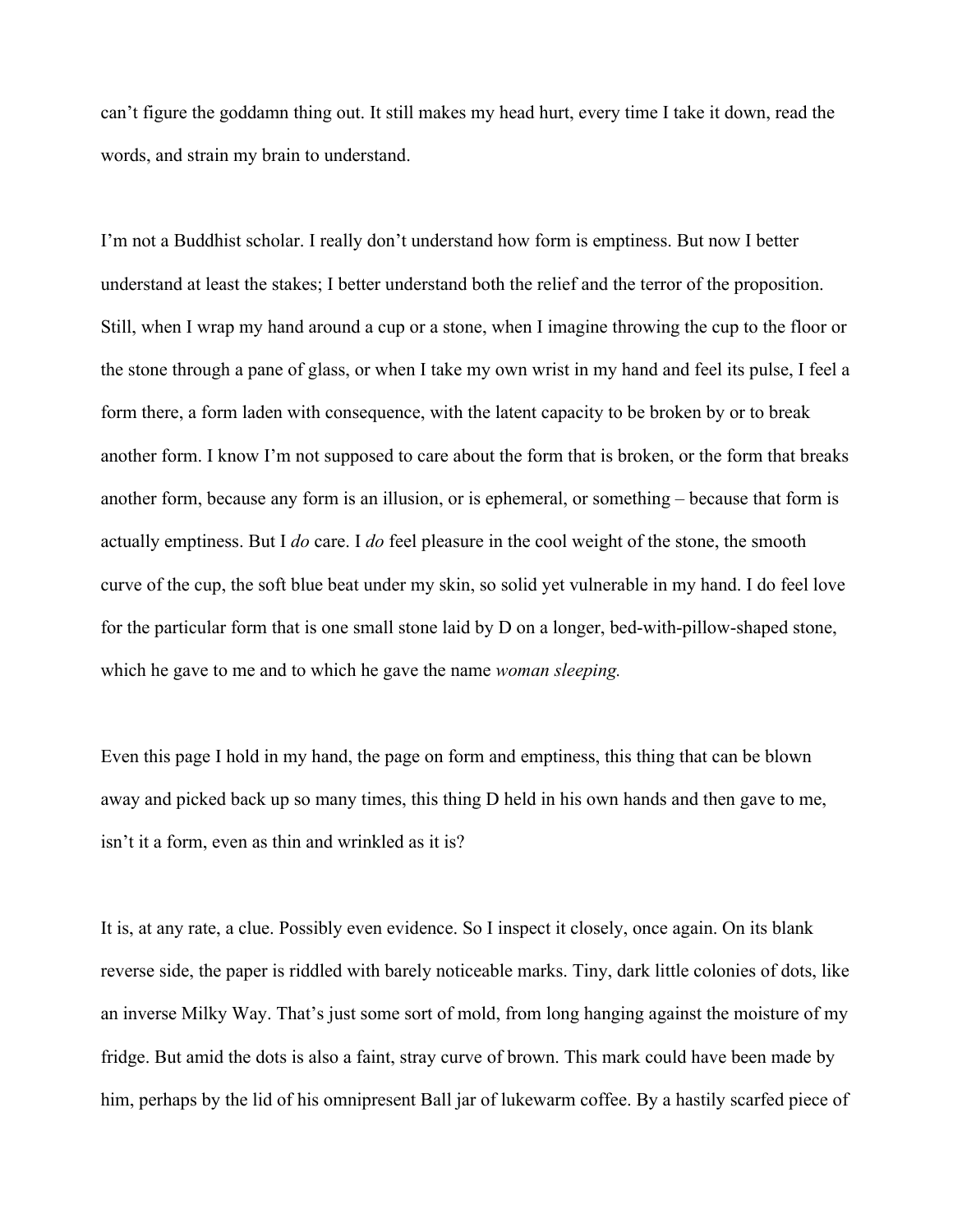chocolate. By a scuff of the sole of his loafer. How easily, even now, I slip back into detection. I actually put my nose to the mark and smell it. Nothing, of course. I put the page back on the fridge.

 $\sim$ 

Over my years of knowing D, I accumulated a small miscellany of Buddhist ephemera he shared with me, stray residuals of his practice, all of which became clues. Form-and-emptiness. Sutras, koans. Something about a salt doll walking into the ocean. About a goose in a bottle. *A woman grows a goose in a bottle,* is how that last one begins. *How can she get the goose out of the bottle, without breaking the bottle or the goose?* I remember him posing it to me in my kitchen one night as I cooked pork chops. I knew just enough about koans to know that the answer wouldn't involve something clever, wouldn't involve glass cutters or the sublimation of a living solid to a gas*.* I knew just enough to know that the rules of the koan operate outside both the physical rules of our world and our understanding of what an answer actually *is* – of an answer's function, of what it fulfills.

Despite knowing that much and that much only about koans, and despite the fact that D never told me the "answer" to the goose-in-the-bottle koan, I liked it so much that I appropriated it for the libretto of our opera. I turned it into a Farmer's Almanac riddle. And I changed *goose* to *gourd.* So:

*Grow a gourd inside a glass bottle.*

went the riddle.

*A gourd that is bigger than the bottle's neck.* 

*Now, how do you get the gourd out of the bottle, without breaking the bottle or the gourd?*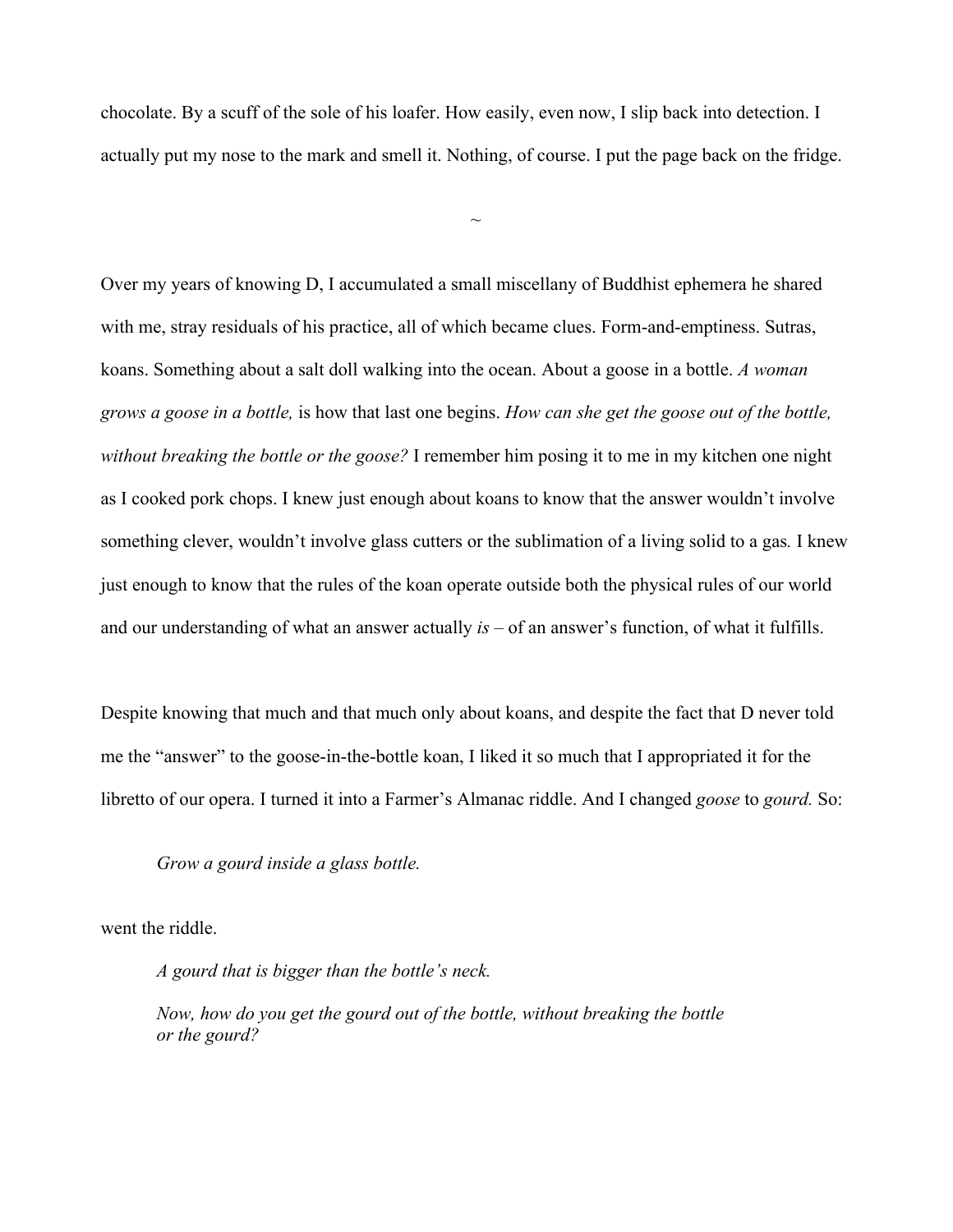By *gourd,* I was trying to imply *over-evolved human brain,* i.e., what had gotten everybody into so much trouble in the first place, which was actually probably similar to what the Buddhists were implying by *goose.* I don't have a solution to the gourd koan. My thinking at the time was along the lines of, *The solution is, there* is *no solution.* 

Koans seemed to be riddles to the *n*th power, meta-riddles. Enigmas. Little mysteries with a strange sense of humor. They couldn't be solved in the same way as garden-variety riddles, certainly not in the same way as detective stories. It was only by some process other than deduction that you could arrive at a koan's solution. Koans were meant to do something different to your brain. They were meant, perhaps, to get it out of its bottle.

"Post-Romantic," is how D identified the stylistic aesthetic of his music. Now that the music is here and he's not, I want to make a joke about that. *"Post-romantic" is right.* It's not a very good joke.

 $\sim$ 

To my undereducated ear, the fundamental qualities of D's compositions are dissonance and his use of counterpoint or polyphony – of several lines or voices operating simultaneously, but each in seeming independence of the others. Seeming chaos. The experience of listening to his compositions was sometimes disarming, perplexing. His music was not always easy to listen to, not always accessible. He scoffed at writing "for" an audience. He scoffed at the idea of writing "songs." He wrote compositions that, though carefully wrought, nevertheless rarely provided easy fulfillment of the musical patterns we come to expect. On first listen, D's work often sounds opaque, tangled, chaotic. You can't easily tap your foot to it.

There were exceptions, though, and sometimes he wrote a piece of disarming simplicity and clarity.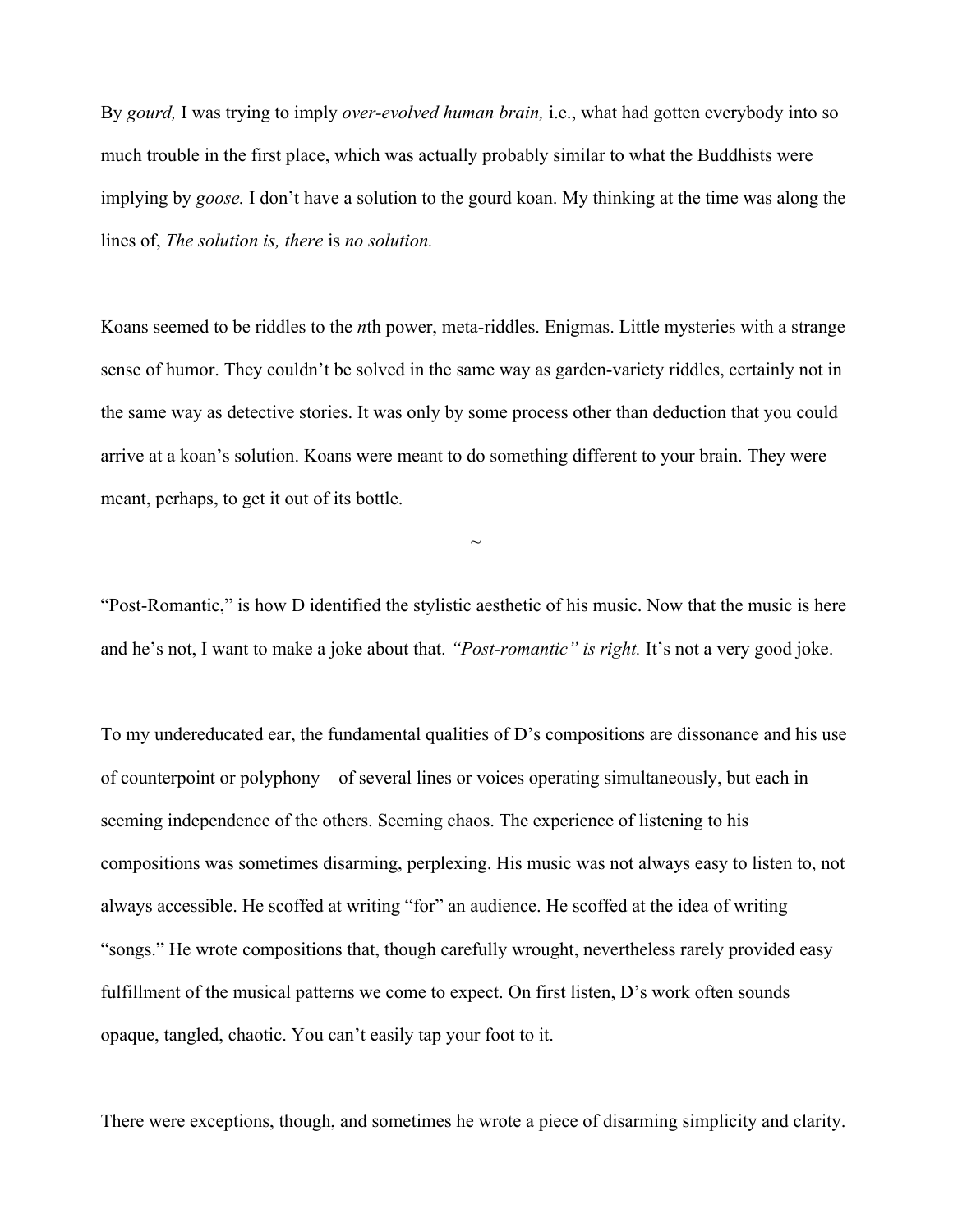One of these was a love song that disappeared many months before zero-time. Not a love *song.* A love composition.

He'd written and shared it with me on the cloud during our headiest first months as creative partners-turned-lovers. The music was exquisite, all high-octave piano, so slow and minimalist that listening to it changed the way I breathed. I wrote to him: "It makes me somehow feel that I'm breathless and, at the same time, that I am breathing deeply." The oblique melody line resolved its subtle shifts and changes, finally, on a single note, which ended the piece. This resolution was so quiet, so unadorned and uncolored, that it was as if that final note was meant to be almost missed, or to be missed by all except those who knew just how to listen for it. I had to lean in, hold my breath, strain, and wait to hear what would lift the whole piece beyond itself. The composition seemed to confer such respect and trust, even tenderness, that the listener would hear and understand the note that was the key to the whole piece and that yet was the softest. I did not predict it, exactly, and yet, in a sense, that resolving note was there all along, an inevitability, a resolution that anyone who knew anything about musical progression might have predicted. The composition ended simply and yet was somehow all-encompassing, as if by limiting the resolution to one note, he had paid homage to them all*.*

After its sequence of slow shifts, its quiet dissonance and entwinement, how simple, after all, the solution was. Euphoria was what I felt, hearing its last note, a rush of both surprise and "Of course." The day he sent me the piece, I listened over and over, and each time, I held my breath for that last note, for the warm, scintillating wash of dopamine that suffused me, each time, like light.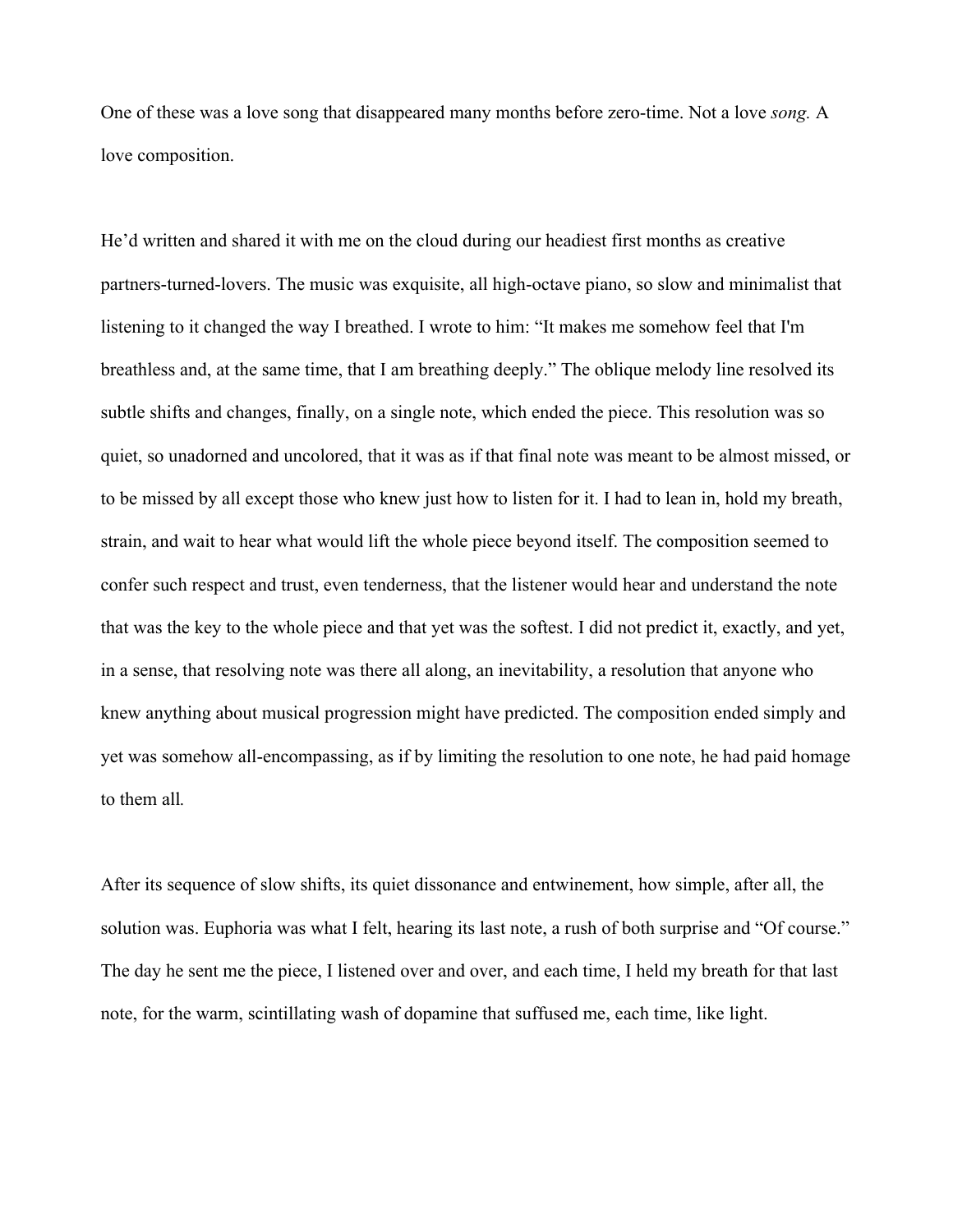That piece, which was in a file titled only "M," disappeared from its link on the cloud many months before he died. I know because I looked for it often, during and in between our tumultuous, endless rapprochements and repulsions. And after zero time, when I found it easy to guess D's passwords to his online storage accounts, when I searched for M among his files, it wasn't there either. I scoured my computer, my iTunes, my downloads, my trash. It was nowhere to be found.

A mystery is solved by finding its *solution.* Which seems to mean *the answer.* The explanation. The murderer identified. The secret revealed.

 $\sim$ 

And what else? In school, the solution meant the last un-eliminated box in a penciled chart; meant the *x* all alone, finally, on one side of the equation. And it meant something else, something in a test tube: crystals of salt, or of something bright blue, dissolved into water. Into solution.

*Into solution.* My pulse throbs in my ears.

From what I remember of junior high school chemistry, the solution occurs when everything has been dissolved. All the shards of blue – of copper-sulfite – or all the shards of salt. The substance of those crystals isn't gone. Their formerly solid matter is now latent, synthesized, held molecularly within the water. And having absorbed it, the water is now tangibly changed. It now holds some of the qualities that the crystals held when they were still solid matter. The water is now bright blue. Or the water, now, tastes of salt.